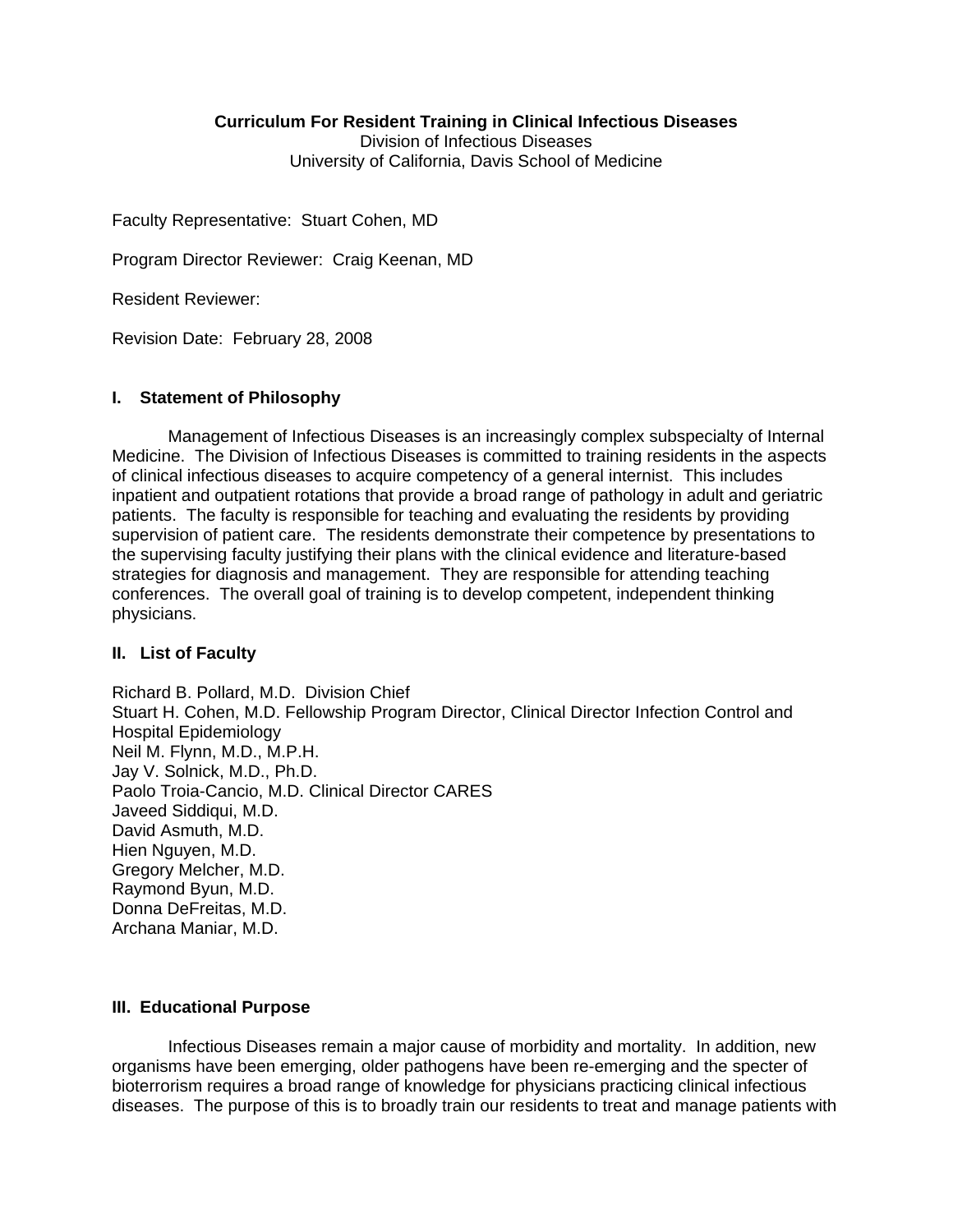infectious diseases in a changing world. The residents serve as consultants in the hospital as well as in the outpatient setting. Demonstration of competency will be evaluated by using the following competencies.

## **IV. Teaching Methods**

- 1. Direct Supervised Patient Care: The primary method of teaching is at the patient's bedside. The resident evaluates the patient independently and presents to the faculty member, who supervises the clinical practice.
- 2. Didactics: A journal club and case conference provide didactic teaching. Self-directed learning by reading textbooks and current literature is an expectation.

## **V. Educational Content**

- 1. Mix of diseases/patient characteristics/patient encounters: all inpatients are seen on a consultative basis from all services at the UC Davis Medical Center. Outpatient visits in the Infectious Diseases Clinic at UC Davis also occur. Such patients have a wide mix of acute and chronic infectious diseases, both community and hospital-acquired. It includes immunosuppressed patients after transplantations, as well as patients with HIV disease. UC Davis sees patients from a vast range of socioeconomic and cultural backgrounds, including large numbers of immigrants. Thus, both common and uncommon conditions may be seen on the consult service.
- 2. Clinical Venue: All patients are seen in the UC Davis Medical Center in the hospital or in the Infectious Diseases Clinic at the Ambulatory Care Center.

## **VI. Educational Goals and Objectives**

- 1. General Goals: The overall goals of the ID Rotation include the following:
	- a. Learn how to obtain relevant information for the solution of problems presented by infectious diseases
	- b. Learn to do a directed history and physical examination
	- c. Learn to collect relevant laboratory data
	- d. Evaluate results of microbiological cultures and susceptibility testing
	- e. Assess the risks and benefits of relevant diagnostic procedures
	- f. Understand the rationale for selection and use of antibiotics on the UCDMC hospital formulary
	- g. Select antibiotics and usual dosing regimens from the hospital formulary
	- h. Learn how to interpret the antibiogram in the selection of an antibiotic
	- i. Understand the role of the consultant, the importance of communication clarity of recommendations
	- j. Master the physical diagnostic skills necessary to be an effective internal medicine physician.
	- k. The resident must be able to evaluate a patient with an infectious disease and determine the diagnosis and a plan for management.
	- l. The resident must have physical access and be able to effectively use the Clinical Microbiology Laboratory, other pathology laboratories and radiology and understand the results provided.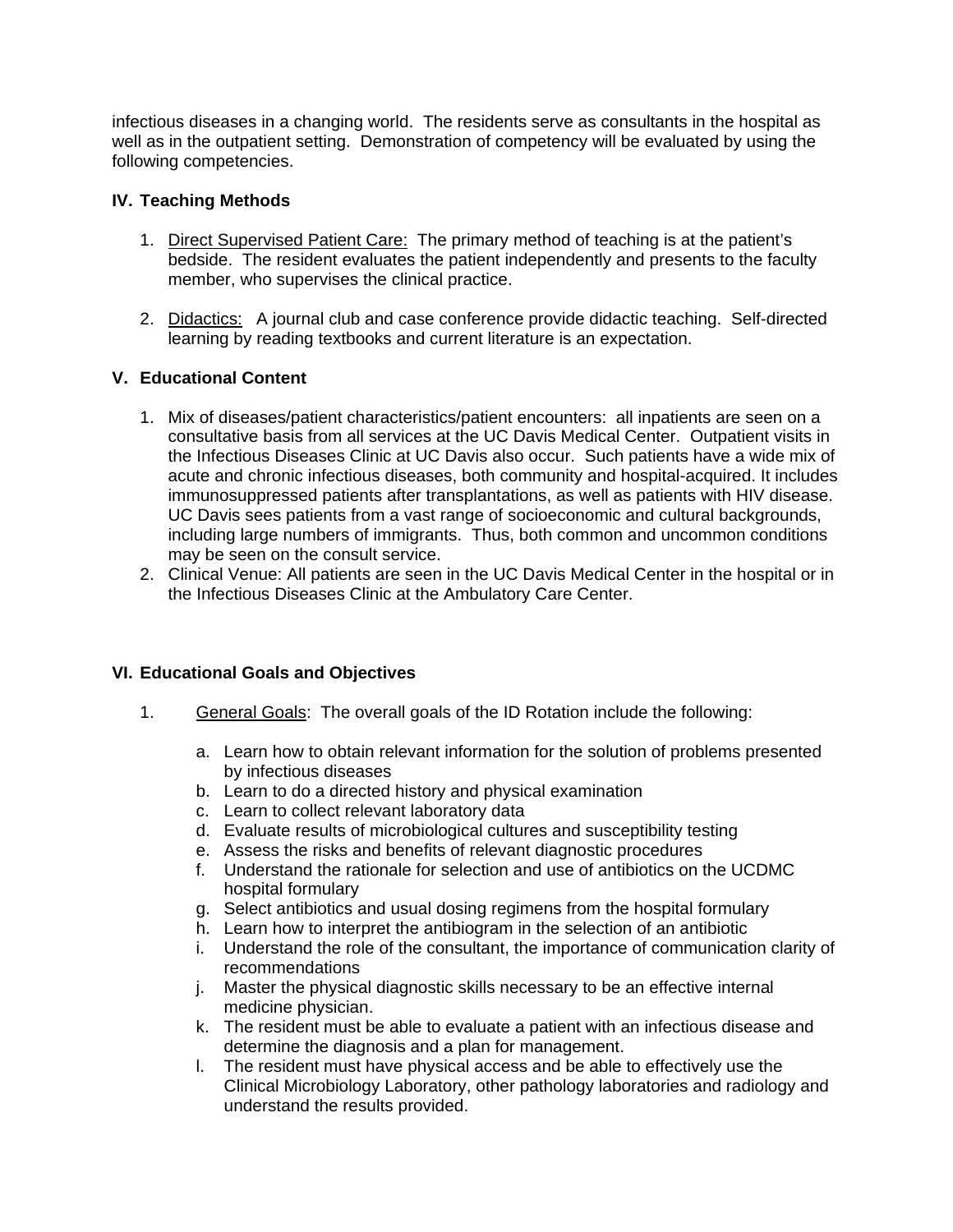- m. The resident must understand the correct use of antimicrobial drugs and the utility of antimicrobial formularies. The resident will interact with the pharmacy and other healthcare providers in order to optimally utilize these important drugs as part of the Antimicrobial Stewardship Program.
- n. The resident must be able to critically interpret the medical literature and research data.
- 2. Rotation Specific Competencies: Residents will take the ID rotation in any of their PGY years. Thus, these Rotation-Specific competencies should be demonstrated by the end of the rotation for all residents.

# **Patient Care**

- a. Residents must be able to obtain an accurate history focusing on the issues of particular interest to infectious diseases and perform a complete and accurate physical exam. The resident must also demonstrate the ability to accurately review medical records.
- b. Residents must be able to synthesize patient data and the literature to come to an accurate differential diagnosis, demonstrate sound clinical judgment, appropriately use antimicrobial agents, and incorporation of the patient preferences into the final plan.

## **Medical Knowledge**

- c. The resident must demonstrate knowledge of the literature in Infectious Diseases related to patients followed.
- d. Residents should have an understanding of the basic pharmacology and antimicrobial spectrum for the common antibiotic classes and commonly used antibiotics (including vancomycin, linezolid, cephalosporins, penicillins, fluorquinolones, aminoglycosides, antifungal agents, sulfonamides, tetracyclines, and macrolides).
- e. The appropriate use of antimicrobial agents is an important skill that must be understood.

| References | 1. Mandell, et al. Principles and practices of Infectious Diseases, 6 <sup>th</sup> Ed. |
|------------|-----------------------------------------------------------------------------------------|
|            | 2. Guidelines: http://ecrc.ucdmc.ucdavis.edu/crc/layout/main.jsf                        |
|            | <b>Antimicrobial Stewardship</b>                                                        |
|            | CID 2007; 44: 159-77.                                                                   |

- f. Residents should also demonstrate knowledge for the diagnosis and management of the following major clinical syndromes:
	- Meningitis
		- Recognize clinical presentation of acute meningitis. Understand causative agents, diagnostic tools available and treatment. Recognize the differences in etiology and presentation in immunocompromised hosts.

| I N Engl J Med 2006; 354: 44-53.<br>Reference |
|-----------------------------------------------|
|-----------------------------------------------|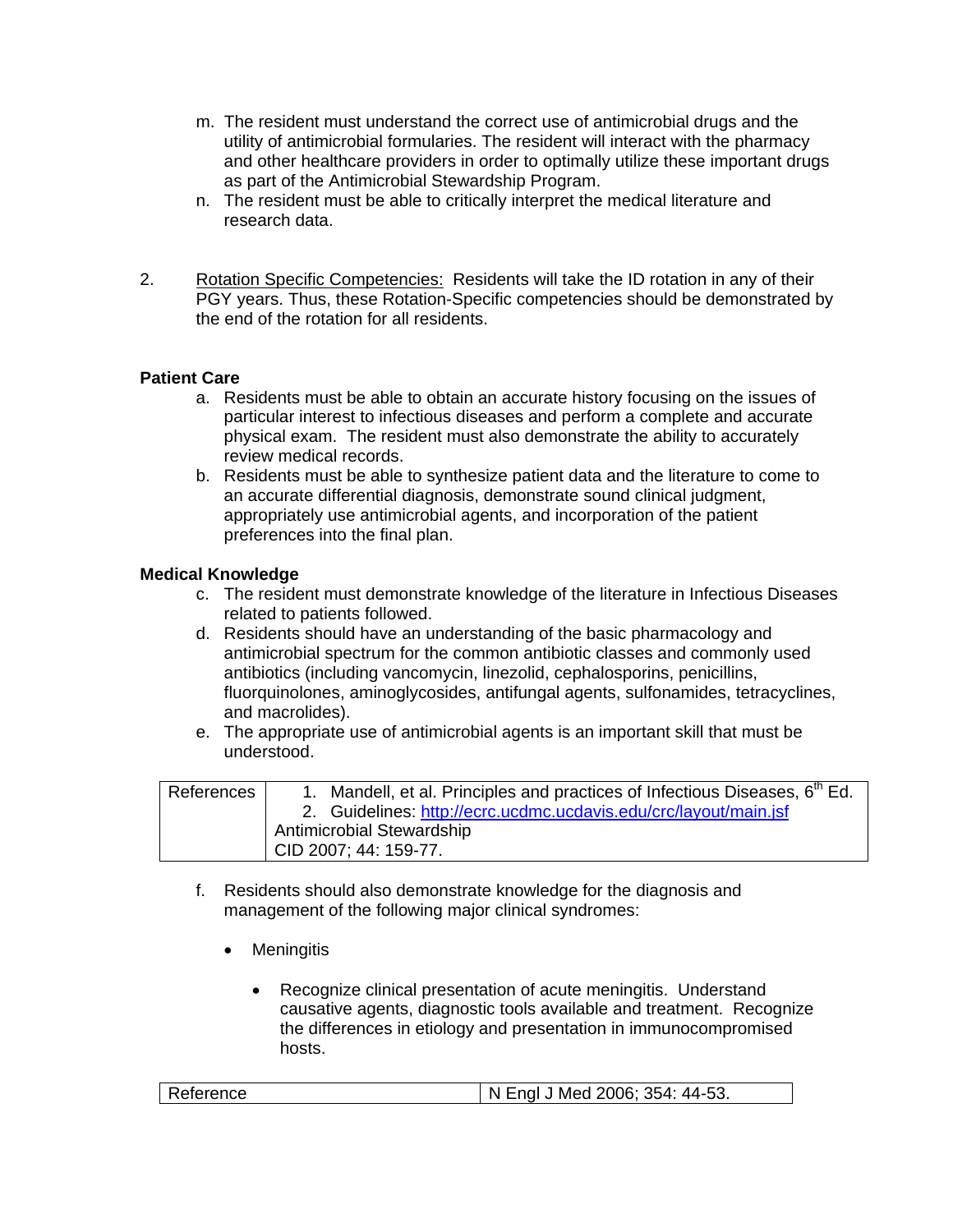- **Sepsis** 
	- Recognize clinical and physiologic manifestations of sepsis.
	- Learn a thoughtful approach to discovering cause of syndrome.
	- Understand the appropriate use of antimicrobials in sepsis syndrome.
	- Learn the use of adjunctive therapies in the patient with sepsis.

| Reference | N Engl J Med. 2006; 355: 1699-713. |
|-----------|------------------------------------|

- Urinary Tract Infections
	- Understand spectrum of illness: Pyelonephritis, cystitis, prostatitis, abscess
	- Know appropriate management issues in relation to the treatment and prevention of UTIs.

| References | CID 1999; 29: 745-58, CID 2007; 44: 769-74 |
|------------|--------------------------------------------|
|            | CID 2001; 33: 615-21                       |

- Skin and Soft Tissue Infections
	- Understand spectrum of illness including cellulitis, erysipelas, fasciitis, furunculosis, folliculitis and impetigo. Define the likely pathogen for each of these syndromes.
	- Know clinical manifestations, predisposing host factors, classic exposures, and appropriate treatment. In particular, understand the management of infections with Methicillin-Resistant *Staphylococcus aureus* (MRSA) differentiating hospital and community-associated strains.

| Reference | N Engl J Med. 2007; 357: 380-90 |
|-----------|---------------------------------|
|-----------|---------------------------------|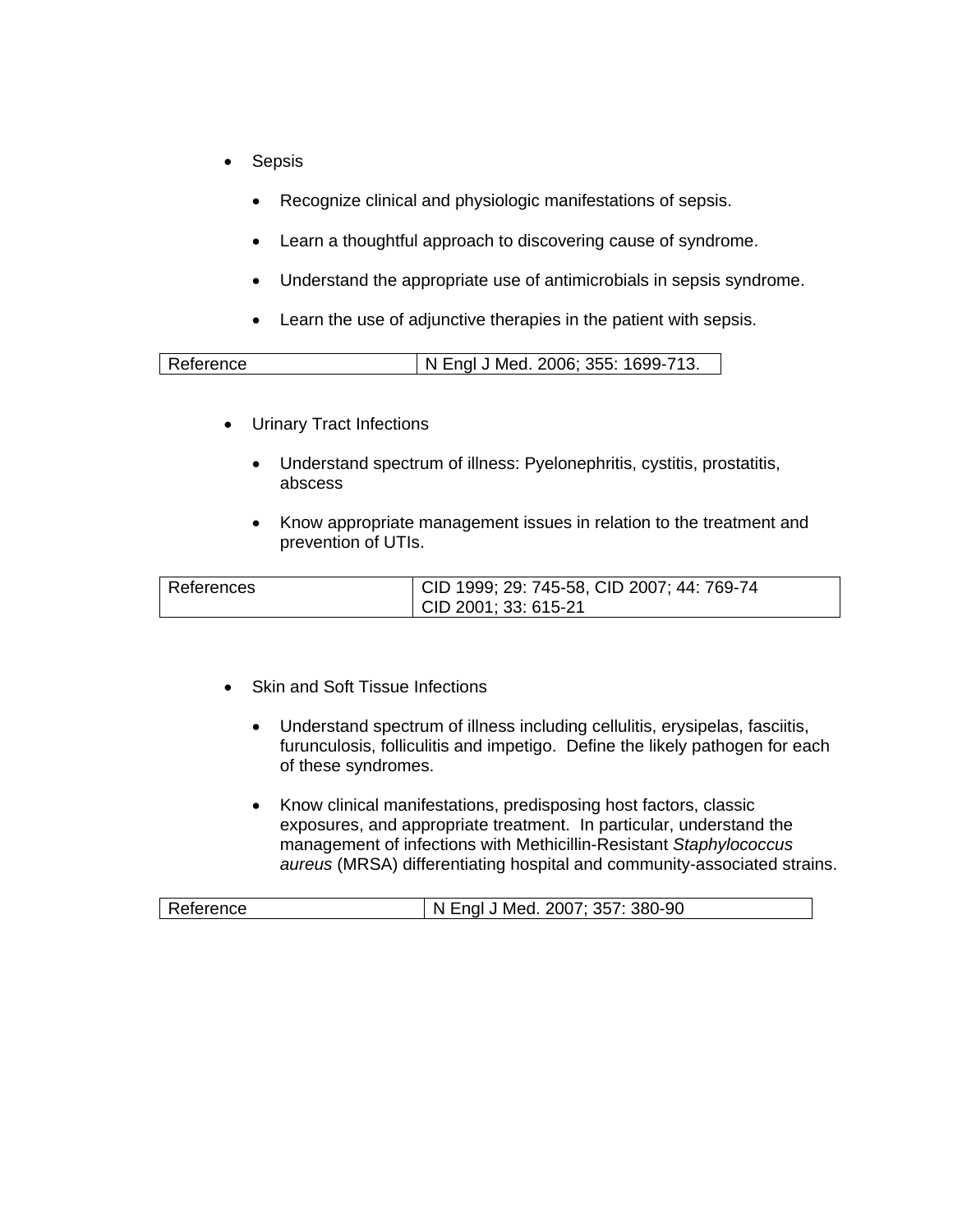- Pneumonia
	- Learn to perform a physical exam to diagnose this infection
	- Develop knowledge of different bacterial, viral, fungal causes of pneumonia
	- Understand the treatment of pneumonia.

| References | CID 1999; 29: 745-58; CID 2007; 44: 769-74 |
|------------|--------------------------------------------|
|            |                                            |
|            | $\vert$ CID 2001; 33: 615-21               |

- Endocarditis and intravascular infections
	- Understand the epidemiology in relation to etiologic agents and risk factors
	- Learn to perform a physical exam to look for the clinical manifestations of disease
	- Learn the utility and limitations of various diagnostic tests including echocardiogram.
	- Apply the modified Duke Criteria to help in determining the diagnosis
	- Learn treatment strategies for the management of endocarditis.

| Reference<br>N Engl J Med. 2001; 345: 1318-30 N |  |
|-------------------------------------------------|--|
|-------------------------------------------------|--|

- Osteomyelitis and Prosthetic Joint Infections.
	- Recognize the common bacterial pathogens associated with osteomyelitis
	- Understand the utility and pitfalls of the various clinical, laboratory and imaging modalities used to diagnose and monitor disease
	- Develop knowledge concerning duration of therapy for osteomyelitis, based on pathogen, duration of illness and presence or absence of orthopedic devices

| References | Infect Dis Clin North Am. 2005; 19: 765-86. |
|------------|---------------------------------------------|
|            | JAMA. 1998; 279: 1537-41.                   |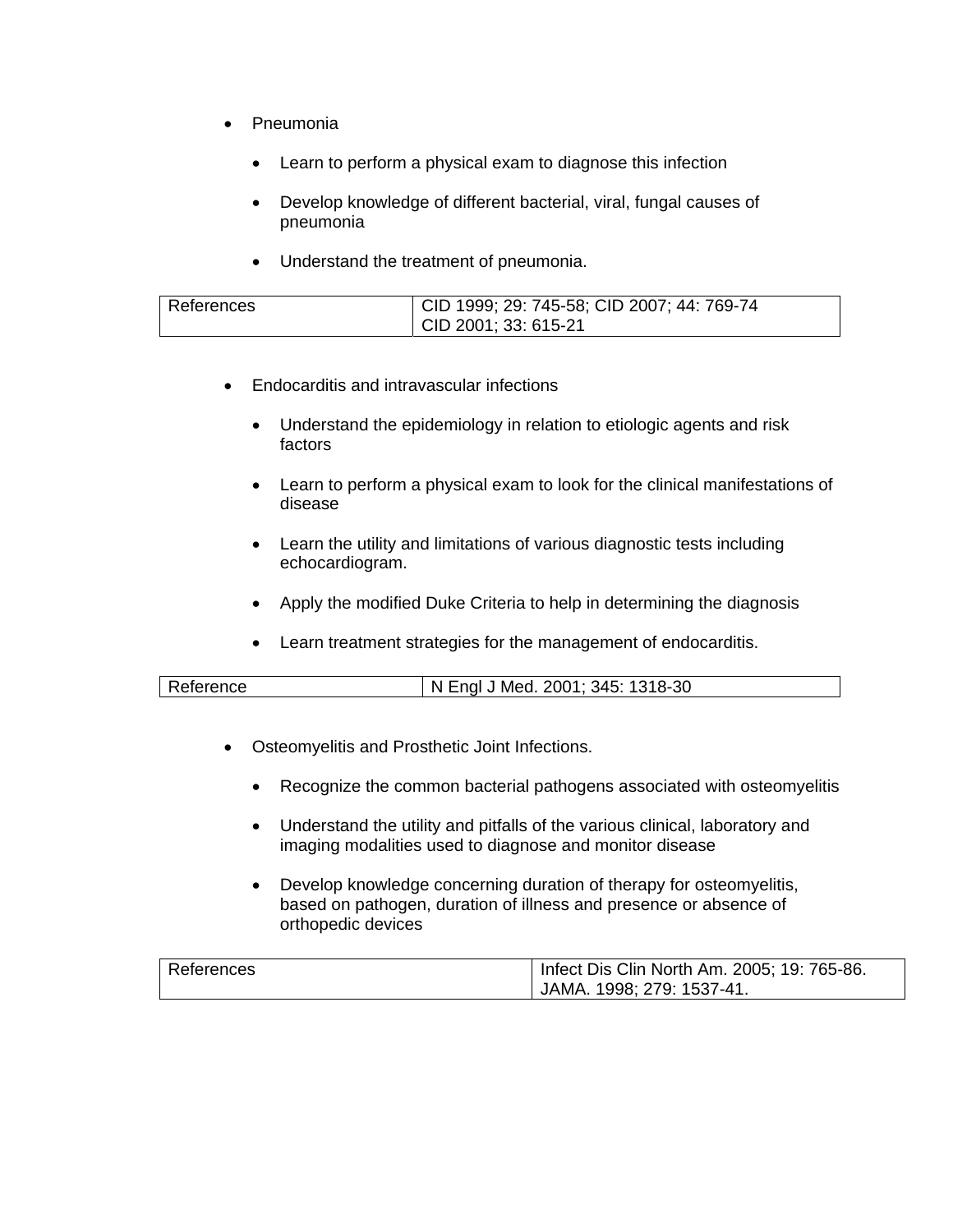- HIV infection
	- Understand serology to establish the diagnosis of HIV infection
	- Develop knowledge about antiretroviral agents indications, drug interactions, common side effects, development of resistance
	- Develop knowledge about role of resistance testing, interpretation of genotypic and phenotypic resistance tests
	- Develop knowledge about the clinical presentation, diagnosis and treatment of opportunistic infections

- Coccidioidomycosis (cocci)
	- Understand the epidemiology of cocci, clinical presentation, diagnosis and therapeutic management of localized and disseminated cocci.
	- Understand the clinical presentation of localized and disseminated cocci
	- Understand the diagnostic approach to the patient with suspected or proven disseminated cocci
	- Understand the principles of antifungal therapy for localized and disseminated cocci, with an emphasis on the role of triazole agents

| Reference | Clin Infect Dis. 2005; 41: 1217-23 |  |
|-----------|------------------------------------|--|
|           |                                    |  |

#### • **Tuberculosis**

- o Understand the epidemiology of tuberculosis
- o Understand the pathogenesis, clinical stages (latent versus active disease) and clinical manifestations of tuberculosis
- o Understand the role of tuberculin skin testing in the diagnosis of tuberculosis, including interpretation of PPD skin test
- o Become familiar with the use of antimicrobial therapy in the management of latent and active tuberculosis
- o First line vs. second/third line agents
- o Common side effects of antituberculous agents
- o Periodic laboratory tests and clinical exams used to monitor for toxicity of antituberculous therapy

|  | References | Am J Respir Crit Care Med. 2007; 175: 541-6 |
|--|------------|---------------------------------------------|
|--|------------|---------------------------------------------|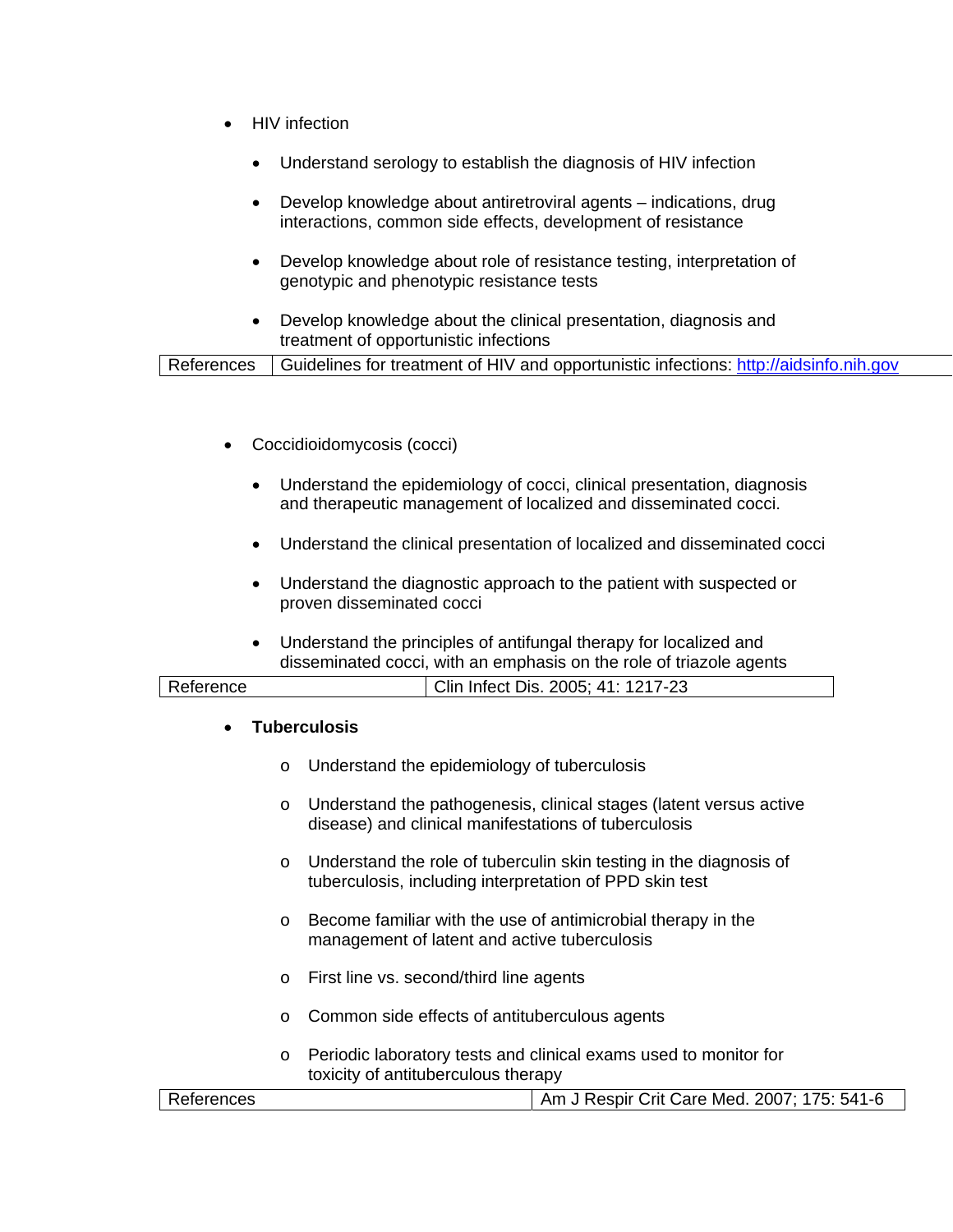- *Candida* species
	- Understand microbiology, pathogenesis, and pathologic findings.
	- Learn spectrum of clinical manifestations.
		- Thrush, esophagitis, cutaneous syndromes, fungemia and deep organ manifestations.
		- Know appropriate management of infections with *Candida* sp. as determined by cultures of blood or sterile body fluids; Endocarditis, line infections and peritonitis
		- Understand relationship between different species particularly the non-albicans candida and antifungal agents.

| Reference | I N Engl J Med. 2006; 355: 1154-9. |
|-----------|------------------------------------|

## **Practice-Based Learning and Teaching**

- g. The resident must be able to critique his/her own performance.
- h. The resident must be receptive to constructive criticism.
- i. The resident should learn from his/her own errors and errors of colleagues.
- j. Actively educate colleagues, patients and self with a variety of sources of information.
- k. Access and critically evaluate the medical literature. This will demonstrate evidence of independent scholarship.
- l. Apply and open minded and analytical approach to acquiring new knowledge.

#### **Interpersonal and Communication Skills**

- m. Develop a good working relationship and rapport and communicate clearly to other physicians, other healthcare workers and patients.
- n. Present cases in a concise and focused manner. Understand what information is required to make an accurate and complete presentation (pertinent positives and negatives).
- o. Maintain comprehensive, timely and legible medical records.

#### **Professionalism**

- p. The resident is expected to demonstrate respect, compassion and integrity when working with patients and families.
- q. The resident is expected to demonstrate respect and integrity with fellow physicians and healthcare providers.
- r. The resident is required to adhere to HIPAA standards for patient confidentiality.
- s. The resident is expected to adhere to principles of scientific and academic integrity.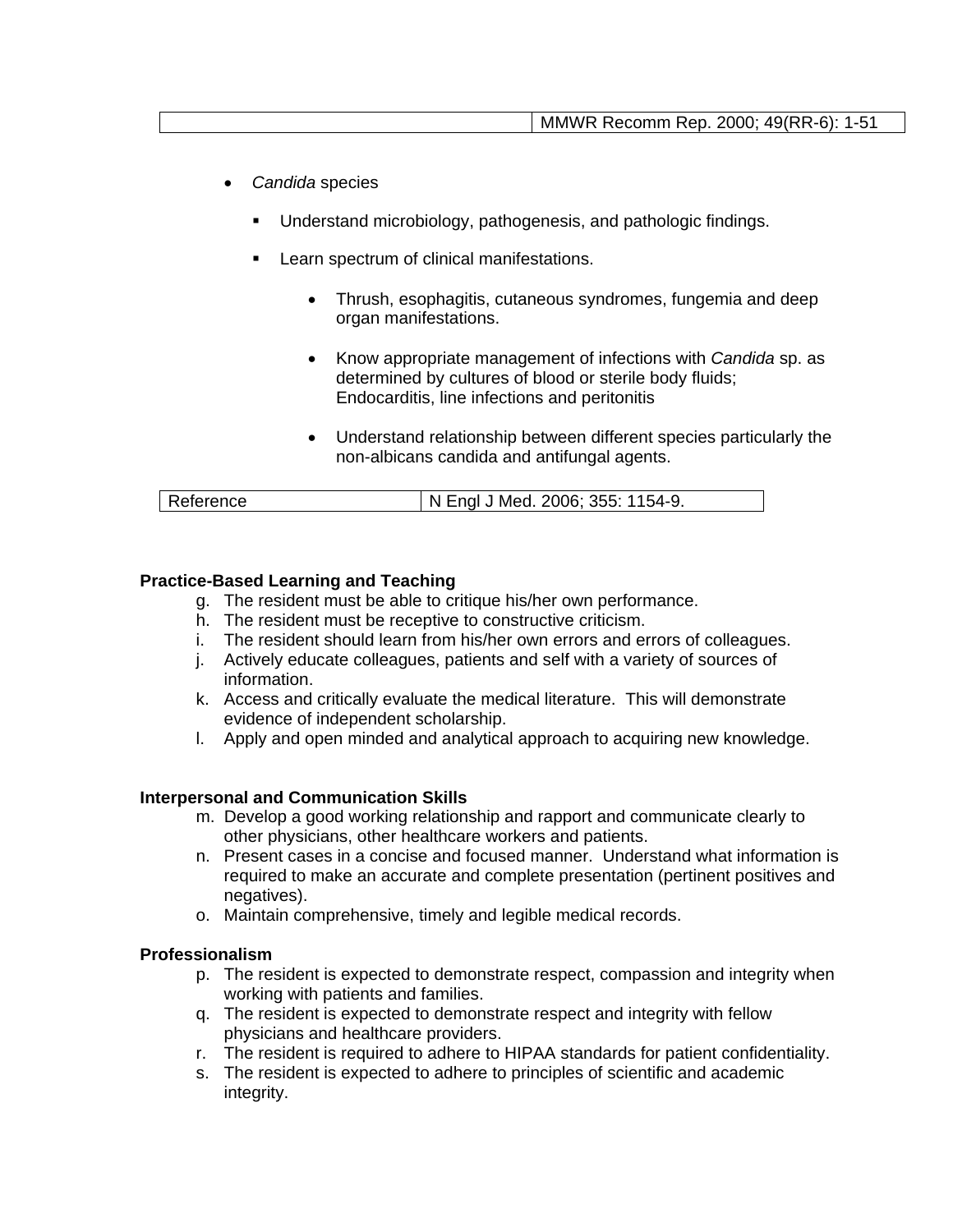- t. The resident should demonstrate the ability to recognize and identify deficiencies in peer performance in a constructive manner.
- u. The resident must take responsibility for providing quality patient care.
- v. The resident must acknowledge mistakes without being defensive.

### **System-Based Practice**

- w. Be able to understand the systems available for patient care.
- x. Work within regional and national medical systems to deliver optimal medical care.
- y. Maintain credentials to be an active member of the medical staff.

## **VII. Structure of the Rotation**

### **a. Responsibilities of the Resident**

- 1. The resident will be physically present at the appropriate site for the rotation. The resident will be provided all weekends free from clinical service while on the consultation service block. The resident will be responsible for being present from 7:00 AM – 5:00 PM. The residents will not be assigned night call. The resident must inform the program director regarding any schedule change.
- 2. Inpatient Consultation Service
	- a. The resident will be responsible for management of his/her patients
		- i. Determining the appropriate strategy for diagnosis and treatment of the patient.
		- ii. Suggest appropriate times to sign off of patients
		- iii. Residents will be released to go to clinic and conferences in a timely manner
		- iv. The resident will present cases to the faculty physician.
		- v. The resident will be responsible for interaction with the requesting services.
- 2. Outpatient Clinic at UC Davis Medical Center
	- a. The resident will see and evaluate patients referred to the clinic for consultation.
	- b. Residents will attend ID clinic 1-2 times per week on Weds and/or Thursday morning.
	- c. The resident will present the patients to the faculty physician to develop the plan for management.

#### **VIII. Responsibilities of the Faculty**

- 1. The faculty is assigned to the Inpatient Consultation Service in 2-week blocks. The faculty is also assigned to one Infectious Diseases Clinic at UCDMC.
- 2. The faculty member is expected to be present for rounds on the consultation service and in the clinic to staff the patients.
- 3. On the consultation service the faculty member is expected to perform teaching rounds daily.
- 4. In the clinic the faculty member is expected to see and evaluate all of the resident's patients and participate in the development of a plan of action.